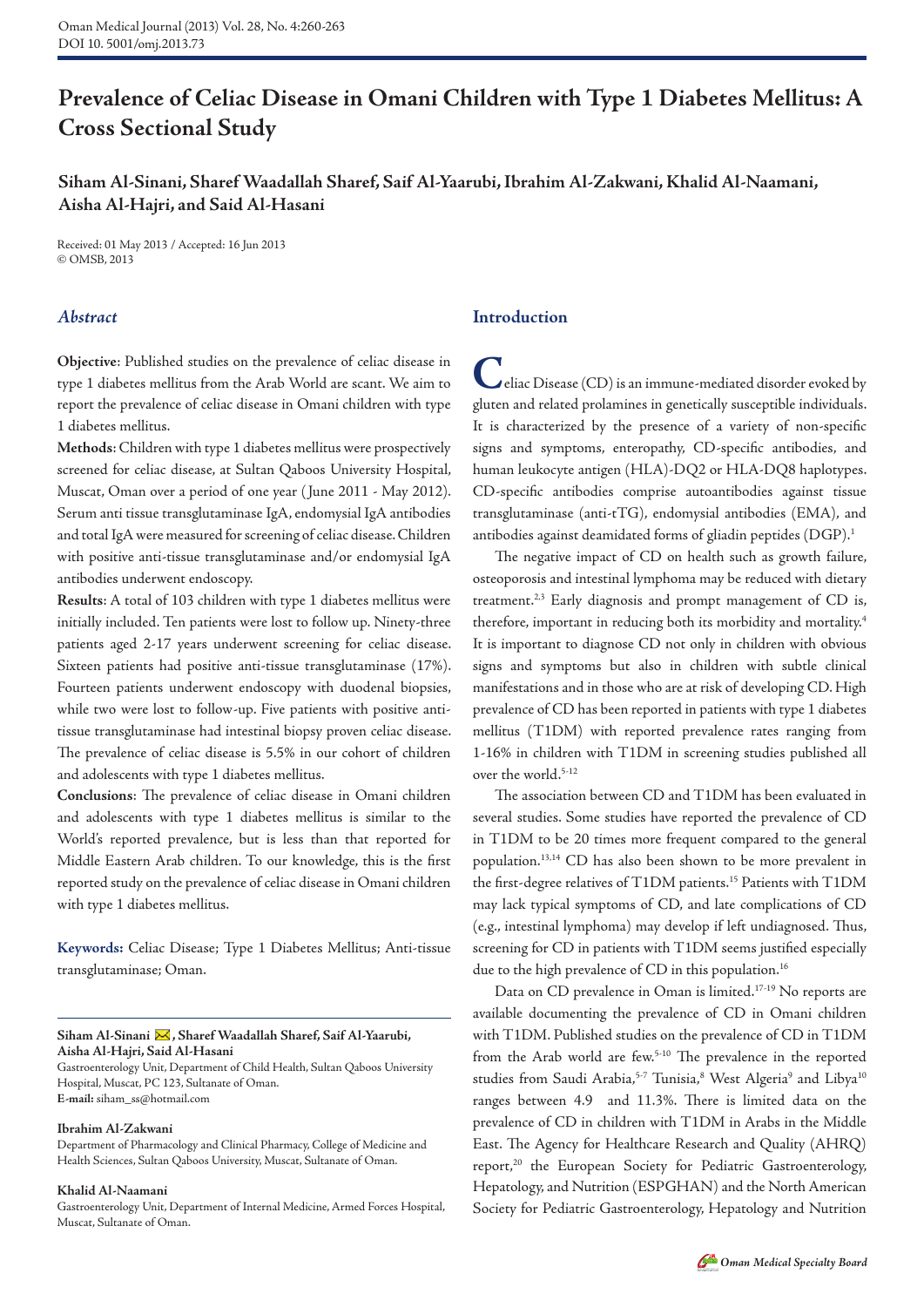(NASPGHAN) guidelines for the diagnosis of CD,<sup>1</sup> reported the prevalence of CD in T1DM to be 3-12%.

CD should always be diagnosed using duodenal biopsies because of the fluctuating serum levels of CD specific antibodies in patients with T1DM; therefore duodenal biopsies with the demonstration of enteropathy should always be part of CD diagnosis.1,21 The aim of the current study was to determine the prevalence of CD in a cohort of Omani children and adolescents with T1DM followed at Sultan Qaboos University Hospital (SQUH), Muscat, Oman.

## **Methods**

A prospective cross sectional study of 103 children with T1DM followed at the pediatric diabetes clinic and seen at the pediatric gastroenterology unit, at SQUH, Muscat, Oman was carried out. The screening for CD was done for all patients referred over a period of one year ( June 2011 to May 2012). Patients' charts were reviewed for baseline demographic and clinical data. Patients were interviewed at the time of visit for symptoms compatible with CD. All patients were screened with the use of serum anti-tTGA antibodies (determined by enzyme-linked immunosorbent assay 'ELISA' with human recombinant tTGA as antigen, Euroimmune<sup>©</sup>). Serum EMA was also measured in 81 patients (determined by indirect immunofluorescence method) and results were reported as positive or negative. Serum IgA level was also measured to exclude IgA deficiency. The results were considered positive when anti-tTGA levels were higher than 20 U/mL. Patients with positive anti-tTGA were brought in for confirmation of CD by upper gastrointestinal endoscopy and intestinal biopsies. Multiple intestinal biopsies were taken from the second part of the duodenum (4-6 biopsies) and duodenal bulb (2 biopsies). An expert pathologist reviewed all the biopsy specimens. Histological pattern indicative of CD (Marsh 1-3 lesions) of Marsh-Oberhuber classification,<sup>22</sup> were considered as compatible with the diagnosis of CD in the presence of positive CD antibodies. Ethical approval was obtained through the ethical committee at the College of Medicine and Health Sciences, Sultan Qaboos University.

Descriptive statistics were used to describe the data. For categorical variables, frequencies and percentages were reported. Differences between groups were analyzed using Pearson's chisquare test (or *Fisher's* exact test for cells <5). For continuous variables, means and standard deviation, as well as median and interquartile range  $(25<sup>th</sup>$  and  $75<sup>th</sup>$  percentiles) were used to present the data while analysis was performed using Student's t-test and Wilcoxon-Mann-Whitney, respectively. A *priori* two-tailed level of significance was set at the 0.05 level. Statistical analyses were conducted using STATA version 12.1 (STATA Corporation, College Station, TX).

#### **Results**

Out of 103 children with T1DM referred for CD screening during the period from June 2011 to May 2012, 10 patients were lost to

follow up, hence, not screened. Ninety-three patients aged 2-17 years, therefore, underwent CD screening. The demographic and clinical characteristics are shown in Table 1.

Positive anti-tTGA was found in 16 patients (17%). Fourteen patients underwent endoscopy with duodenal biopsies, while two more patients were lost to follow-up, leaving a total of 91 patients in the studied cohort. Three more patients underwent endoscopy and duodenal biopsies due to gastrointestinal symptoms suggestive of CD despite a negative screening. There were no IgA deficient patients. Five out of the total 14 patients (positive anti-tTGA) who underwent endoscopy were proven to have CD on intestinal biopsies. All of the 3 patients with gastrointestinal symptoms and negative screening had normal biopsies (Fig. 1). This reveals a prevalence of biopsy proven CD in children with T1DM to be 5.5% (5 out of 91) in this cohort.



**Figure 1:** Flowchart for results of serologic tests and biopsy proven celiac disease. *+ve: positive, -ve: negative; Anti-tTGA: anti-tissue transglutaminase IgA; GI: gastrointestinal, CD: celiac disease.*

The clinical characteristics of patients are shown in Table 1. The mean age at diagnosis of T1DM was significantly lower in patients with CD compared to those without CD (3.4 *versus* 6.2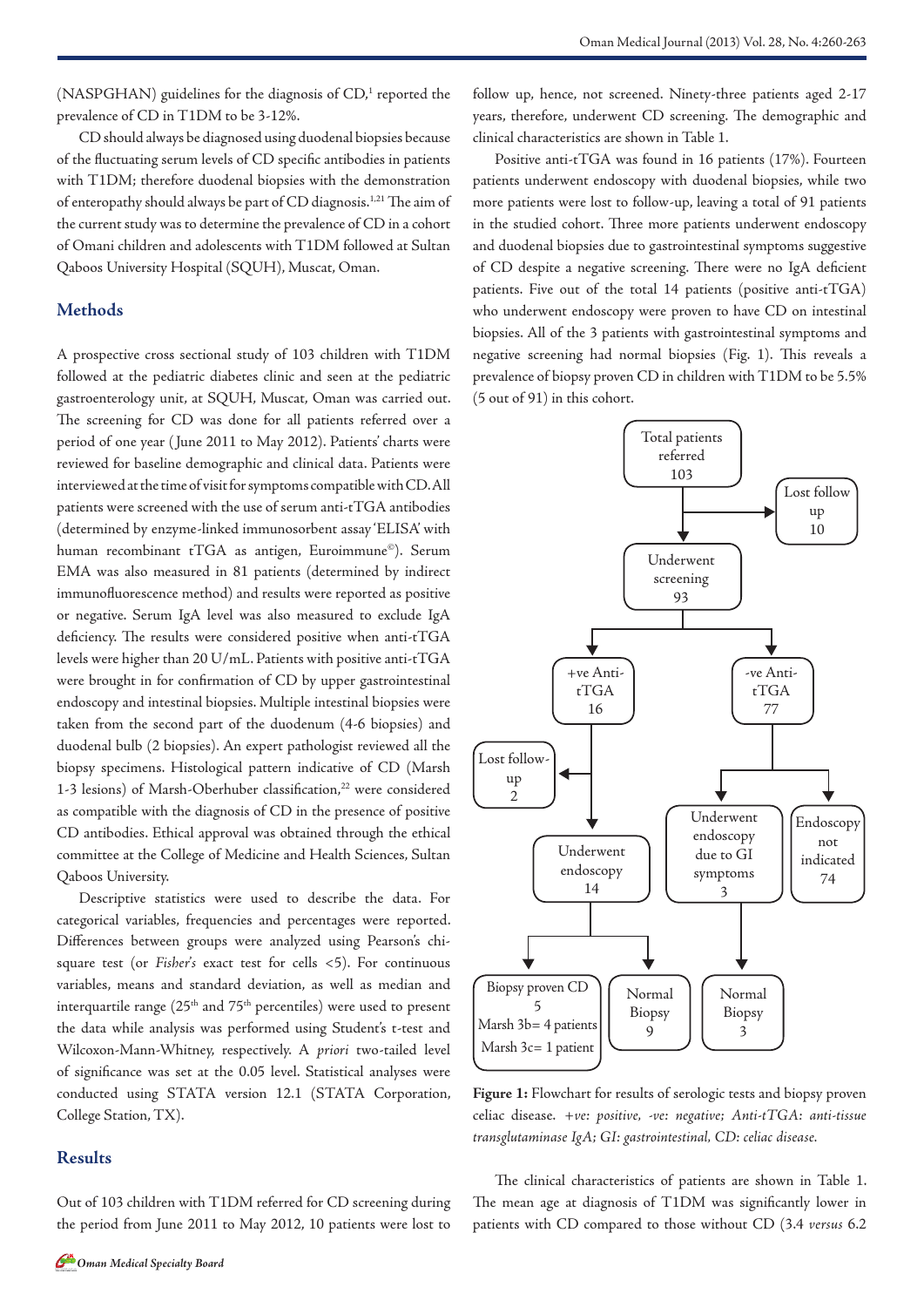years; *p=*0.003). Family history (FH) of T1DM representing autoimmunity was found in 60% of patients with CD *versus* 19% in those without CD; however, the difference was only marginally significant  $(p=0.06)$ . There were no significant differences in terms of gastrointestinal symptoms (abdominal pain, distension, chronic diarrhea or constipation), anemia or duration of T1DM between the two groups. Females were slightly more prevalent in the biopsy proven CD group; however, the difference was not statistically significant  $(p=0.65)$ .

The serological and histological characteristics of patients with positive CD screening who underwent endoscopy are shown in Table 2. Higher median anti-tTGA levels were found in those with CD confirmed by intestinal biopsies compared to those with normal biopsies (200 *versus* 62 U/ml; *p*=0.017). EMA was positive in 4 out of 5 (80%) biopsy proven CD compared to 1 (11%) in patients that had normal biopsies ( $p=0.023$ ). There were no patients with Marsh 1 or 2 in this cohort, Marsh classification 3b was found in 4 patients, while Marsh 3c was found in only 1 patient. (Fig. 1)

**Table 1:** Demographic and clinical characteristics of Omani children with type 1 diabetes mellitus (T1DM) stratified by celiac disease (CD).

| Characteristic<br>mean±SD, years, or<br>no. (%) | All<br>$(n=91)$ | Without<br>CD<br>$(n=86;$<br>94.5%) | With CD<br>$(n=5;$<br>5.5% | <i>p</i> value |
|-------------------------------------------------|-----------------|-------------------------------------|----------------------------|----------------|
| Demographic                                     |                 |                                     |                            |                |
| Age (years)                                     | $10.8 + 4.0$    | $10.9 + 4.0$                        | $8.8 \pm 3.6$              | 0.271          |
| Age (years) at T1DM<br>onset                    | $6.0 \pm 3.8$   | $6.2 + 3.8$                         | $3.4 \pm 1.3$              | 0.003          |
| Female gender, n (%)                            | 38 (42%)        | 35 (41%)                            | $3(60\%)$                  | 0.646          |
| Medical history, $n$ $(\%)$                     |                 |                                     |                            |                |
| FH of T1DM or CD                                | 19 (21%)        | 16 (19%)                            | $3(60\%)$                  | 0.060          |
| Duration of T1DM                                | $5.9 + 3.5$     | $5.8 + 3.5$                         | $6.4 \pm 3.1$              | 0.786          |
| Anemia                                          | $10(11\%)$      | $9(11\%)$                           | 1(20%)                     | 0.449          |
| Abdominal pain                                  | 16(18%)         | 15 (17%)                            | 1(20%)                     | 1.000          |
| Constipation                                    | $5(5.5\%)$      | 5(6%)                               | $\theta$                   | 1.000          |
| Diarrhea                                        | 4(4%)           | 4(5%)                               | $\Omega$                   | 1.000          |
| Abdominal distension                            | 3(3%)           | 2(2%)                               | 1(20%)                     | 0.158          |

*n: number; SD: standard deviation; FH: family history.*

**Table 2:** Serological characteristics of patients with positive celiac disease (CD) auto antibodies who underwent endoscopy (n= 14). Data are presented as median (Interquartile range: IQR).

| <b>Screening Test</b>            | All  | <b>Biopsy</b><br>$(N=14)$ proven CD<br>$(n=5)$ | Normal $p$ value<br>biopsy<br>$(n=9)$ |       |
|----------------------------------|------|------------------------------------------------|---------------------------------------|-------|
| anti-t $TGA$ , $U/mL$            | 77.5 | 200<br>$(55-200)$ $(135-200)$ $(39-122)$       | 62.                                   | 0.017 |
| EMA positivity, $n$ (%) $5(36%)$ |      | $4(80\%)$                                      | $1(11\%)$                             | 0.023 |

*anti-tTGA: anti tissue transglutaminase IgA; EMA: endomysial IgA antibodies.*

### **Discussion**

Our study identified CD in patients with T1DM by using the diagnostic criteria recommended by the ESPGHAN. This included the combination of two highly sensitive and specific tests (antitTGA and EMA), and by performing 6 to 8 duodenal biopsies (including the bulb) in patients with positive serology. There are few studies conducted in the Middle East in which screening for CDassociated antibodies includes the combination of anti-tTGA and EMA was followed. $6$ 

In Oman, there is no population-based study indicating the prevalence of CD in children and adolescents. The current study is the first reported study of the prevalence of CD in Omani children and adolescents with T1DM. The prevalence of biopsy proven CD among Omani children with T1DM (5.5%) is lower than its prevalence in Middle Eastern Arabs,<sup>5,6</sup> but is comparable to the prevalence range in North African Arabs,<sup>8-10</sup> and the Europeans.<sup>11,12</sup>

The predominance of female gender in the CD group in our study has been demonstrated in few other studies.5,6,16,23 Our patients with T1DM and CD exhibited no differences in gastrointestinal symptoms, anemia or duration of T1DM compared to patients with T1DM without CD. On the contrary, the onset of T1DM was significantly earlier in patients with CD (*p=*0.003). This finding is in agreement with other studies which reported an early onset of T1DM in children with CD.11,12 This is however, different from what was reported earlier in a study of Saudi children with T1DM and CD.5,6

The results of the current study demonstrate that higher levels of anti-tTGA are positively correlated with the degree of histological changes. Higher anti-tTGA levels were found in biopsy confirmed CD patients compared with patients having normal biopsies (*p*=0.017). This positive correlation has also been reported in other studies.6,24,25 EMA was positive in 80% of biopsy proven CD compared to 11% in patients with normal biopsies  $(p=0.023)$ . All patients reported in this study had severe form of enteropathy, which corresponds to Marsh 3b and 3c. The degree of histological changes in this study's population may reflect the long duration of gluten exposure and correlates with their high levels of anti-tTGA levels.

The ESPGHAN guidelines recommend performing upper endoscopy and intestinal biopsies if anti-tTGA titers exceed three times the upper limit of normal in high-risk groups like T1DM patients.<sup>1</sup> Our results support this recommendation in this highrisk group. Almost uniformly, the prevalence of CD by biopsy was lower than the prevalence by serology. This may reflect the latent nature of predisposition or low-titre serology and follow up of these patients in the form of annual screening by CD serological markers is recommended.<sup>21,26</sup>

## **Conclusion**

The prevalence of CD in Omani children and adolescents with T1DM was 5.5%. This is the first reported study on the prevalence